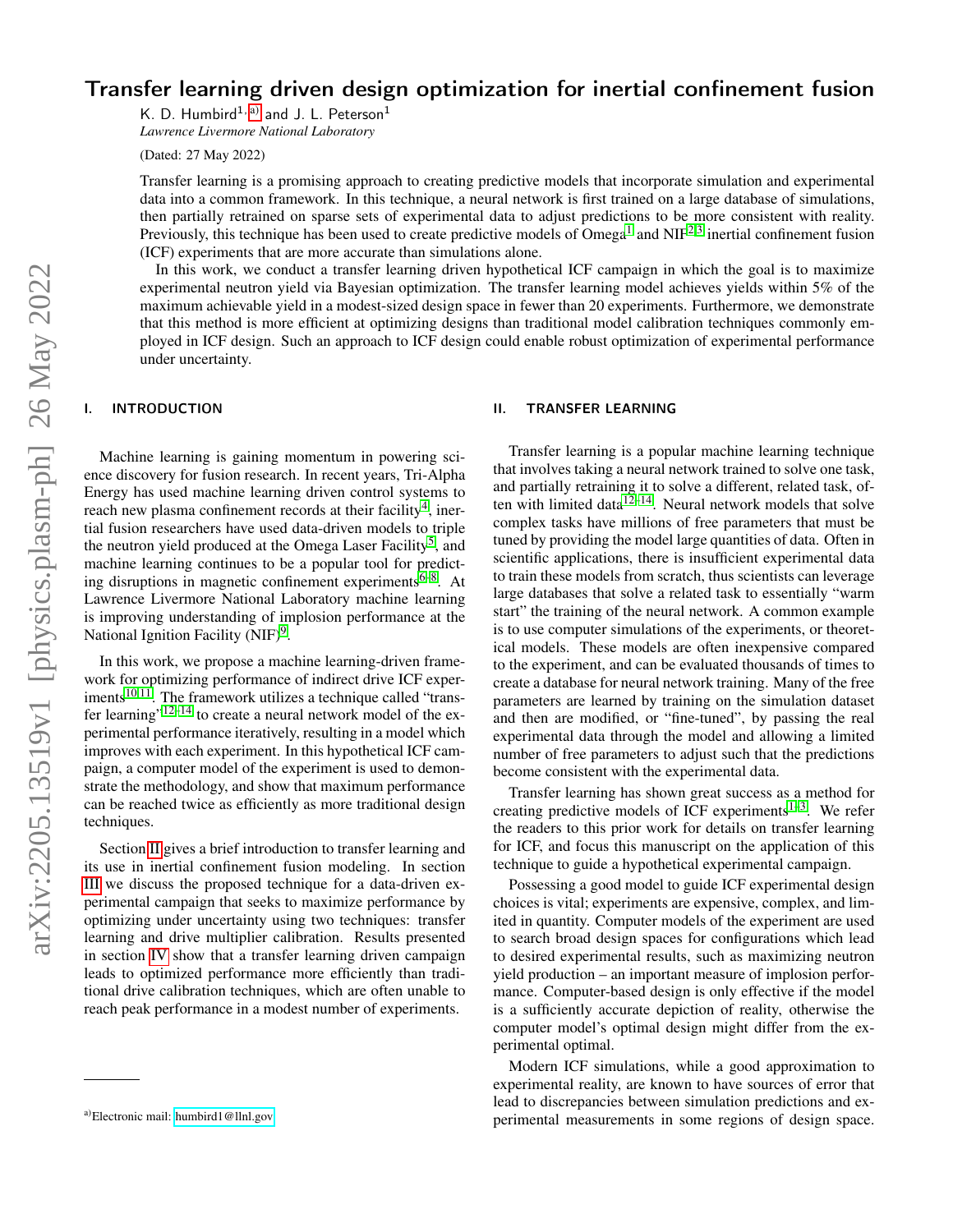The simulation can be thought of as providing a "map" of the space – illustrating how neutron yield changes as different design choices are varied (laser pulse shape, capsule size, etc). If the simulation map is incorrect, we can spend a large number of experiments trying to find a performance peak that does not actually exist in the experimental "map". Transfer learning offers a way to update the initially simulation-based map using experimental data, gradually creating a map that looks more like reality, and thus can lead to real performance peaks.

In the next section, how transfer learning can be used to guide an ICF experimental campaign is demonstrated with computer-based "experiments". The transfer learning approach is contrasted to a traditional calibration method, in which uncertain simulation input parameters are inferred using prior experimental data, and are then used in subsequent simulations to predict the outcome of the next experiment.

## <span id="page-1-0"></span>III. DATA-DRIVEN EXPERIMENTAL ICF CAMPAIGN

To explore the idea of a data-driven experimental campaign, we will perform a thought experiment – treating random perturbations of an ICF multiphysics code as the "experiment" and using the baseline code as our simulation model. This enables optimization to be performed with an unlimited number of experiments, and enables us to vary the experimental reality by creating several random perturbations of the ICF code in order to get a sense of how, on average, each technique will perform for a variety of possible realities<sup>[15](#page-4-12)</sup>.

## A. Experiment Model

To determine how efficiently a transfer learned neural network can learn the discrepancy between the simulation model and experimental performance, an "experimental" model is generated, and can be evaluated as many times as necessary to optimize performance (unlike real experiments, which cost a significant amount of resources to execute). This "experiment" is essentially a random modification to the code Hydra[16](#page-4-13). Specifically, the experimental neutron yield, *Yexp*, is taken to be of the form:

<span id="page-1-1"></span>
$$
Y_{exp} = A \cdot Hydra(Bx) + \varepsilon \tag{1}
$$

where *x* is the input vector, and *A* and *B* are matrices.  $\varepsilon$  is a normally distributed random error representing realistic experimental noise, with a mean zero and standard deviation of 5% of the experimental yield. Rather than running Hydra itself with a variety of distortions to the inputs, we use a neural network trained on a database of Hydra simulations as an emulator. The neural network leveraged in this works is referred to as a "deep jointly-informed neural network"  $(DJINN)^{17}$  $(DJINN)^{17}$  $(DJINN)^{17}$ . DJINN is an architecture and weight initialization selection algorithm for easily training deep neural networks and reduces the need to hand-tune network hyper-parameters; it has been shown to perform extremely well on ICF data.

Integrated hohlraum simulations are computationally expensive, requiring several days on several nodes per simulation to complete. In order to reduce the computational burden of this study, a single database of 2000 simulations is generated with the code Hydra, in which four drive parameters are varied. The simulation database used is centered around the NIF experiment N170601, one of the first designs to produce over  $10^{16}$  neutrons; the model is described in  $^{\bar{1}8,19}$  $^{\bar{1}8,19}$  $^{\bar{1}8,19}$ . The four inputs that are varied include a cone fraction value (the ratio of laser power in the inner cone of beams to the total power) during the rise to peak power (from a value of 0.25 to 0.4) and at two points in time during the peak of the pulse (from values of 0.25 to 0.4, and 0.05 to 0.5), and an adjustment to the length of the peak of the pulse (from -0.675 ns to 1.25 ns), which adds or removes laser energy. Adjusting the pulse could result in laser energies and powers outside the bounds of what the National Ignition Facility  $(NIF)^{20,21}$  $(NIF)^{20,21}$  $(NIF)^{20,21}$  $(NIF)^{20,21}$  can achieve (480 TW and 1.9 MJ), thus any regions of design space that exceeds these limits are excluded. A DJINN model is trained on the database to create an accurate emulator of Hydra. The experimental model, described by Equation [1](#page-1-1) is thus an evaluation of a neural network with modified values to the drive inputs.

#### <span id="page-1-2"></span>B. Drive Multiplier Calibration

Indirect drive ICF simulations are often not consistent with experimental reality when evaluated with as-shot laser pulses and experimental parameters. There are a variety of known and uncertain sources of error in the codes, including 2D approximations to a 3D system, low fidelity physics models to reduce computational cost, and pushing designs into regions of parameter space where the models have not been validated. Thus, in order to bring the simulation outputs into consistency with the experiments, researchers typically adjust a standard set of parameters in the simulation. For integrated hohlraum simulations, like those that are used in this study, it is common to apply multipliers to certain drive parameters to match experimental data. This creates an effective laser drive that might be different than what was actually delivered by the laser in the experiment, but makes up for approximations in physics models like opacities, laser-plasma interactions, laser entrance hole closure rates,  $etc^{22-24}$  $etc^{22-24}$  $etc^{22-24}$ . By adjusting the effective drive, it is often possible to better match the experimental data at least locally, and the calibrated drive can then be used to propose changes to the design that are modest deviations to the prior experiment.

As a baseline to which transfer learning can be compared, we will execute a hypothetical campaign in which drive multipliers are used to adjust the simulation predictions to be more consistent with experiments, and let the corrected drive guide us toward optimal performance.

In the drive multiplier calibration approach, a multiplier is applied to each of the four inputs and infer the best values for the multipliers with experimental data. The hypothetical campaign begins with the cone fraction multipliers set at 1.0 and the pulse time shift at 0.0. The prediction error for the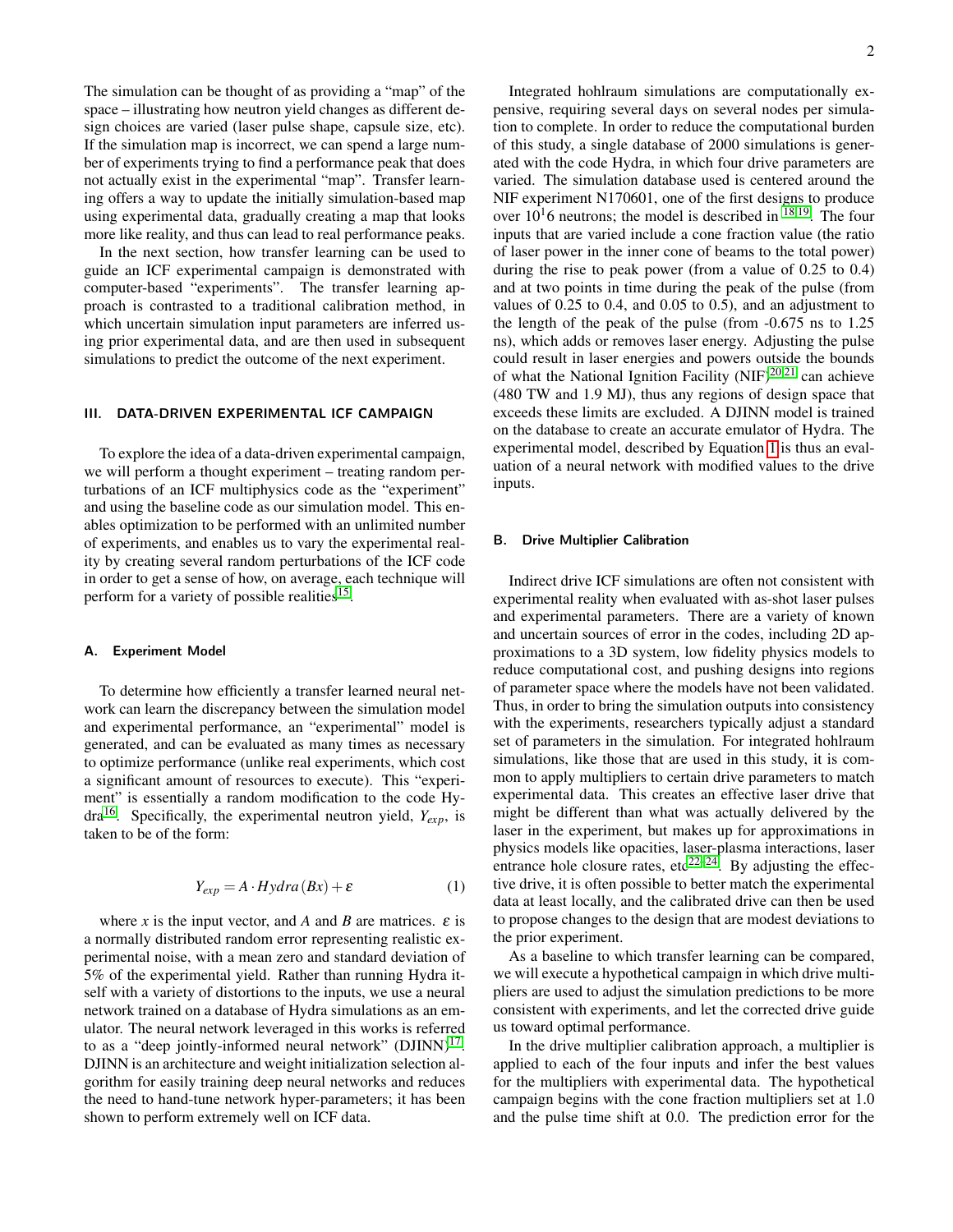<span id="page-2-2"></span>TABLE I. Error metrics on holdout validation data for DJINN models.

provement". Expected improvement is defined by the following equation:

|                | Explained Variance Mean Absolute Error Mean-Squared Error |        |
|----------------|-----------------------------------------------------------|--------|
| Power $0.932$  | 3.19                                                      | 25.16  |
| Energy $0.991$ | 0.017                                                     | 0.0008 |
| Yield 0.988    | 9.405                                                     | 171.2  |

experiments is calculated, and the four drive parameters are adjusted to minimize the prediction error. If there is more than one experiment, the drive multipliers that minimize the average error across all experiments are found. The drive parameters that result in the best match to experimental data are used to select the next experiment to run via the optimization algorithm detailed in Section [III D.](#page-2-1)

#### C. Neural network training

To create transfer learned models, we start with a simulation-based neural network trained on an ensemble of simulations that span the four-parameter design space discussed in Section [III B.](#page-1-2) An ensemble of 2000 Latin hypercube sampled<sup>[25](#page-5-2)</sup> 2D hohlraum simulations are run using the radiation hydrodynamics code Hydra. Neural networks are trained on the data using the code DJINN, producing models that map from the four drive inputs to the output quantities of interest (QOIs) – the neutron yield of the implosion, as well as the energy of the laser and the peak power of the laser. The latter two quantities are necessary for limiting the choice of possible experiments to those that fall within the operating boundaries of the NIF. The DJINN models are each an ensemble of five neural networks with Bayesian dropout employed $2<sup>6</sup>$ , such that the networks can be evaluated multiple times (100) to get a distribution of predictions for the QOIs. For power and energy, the median prediction is used to set the operating boundaries of the laser. For neutron yield, the uncertainty in the yield prediction is used in the cost function that is optimized to select new experiments, detailed in the next subsection. The DJINN models all have a maximum depth of five layers, with dropout keep rates of 0.97 in each layer. They are trained for 500 epochs with a batch size of 100 and a learning rate of 0.003. Table [I](#page-2-2) summarizes the median predictive capability of each of the network models.

After each experiment is executed, the last layer of the models is retrained starting from the baseline simulation-only model. The model is retrained with the available experimental data by adjusting the weights and biases of the last layer, training for 250 epochs with a batch size of one and learning rate of 0.0001.

# <span id="page-2-1"></span>D. Optimization

In the drive calibration approach, the multipliers that best fit the data are applied to the simulation model. This "corrected" simulation model is used to select the next experiment to run in order to maximize a quantity called "expected im-

$$
EI = -(z - Y_{max}) * normCDF(z) + std * normPDF(z), (2)
$$

where *Ymax* is the current maximum experiment yield and  $z = (mean-Y_{max})/$ std, and the mean and standard deviation are the predictions of yield performance (with uncertainty) from the DJINN model.

Neither transfer learning nor drive multiplier calibration are reliable at extrapolating, thus to prevent the models from suggesting new experiments far outside the limits of where they are expected to be valid, we only consider a small volume of design space about our current highest yield experiment as candidates for the next experiment. To choose the next experiment, 10,0000 candidate points are created within a Latin hypercube of side length R. The side length takes on one of three values: if the last experiment was more than 1.2x the previous max yield, R is set to 0.25, since it is likely near a high yield peak. If the previous experiment is less than 0.8x the previous max yield, R is set to 0.75 to expand the search space. Otherwise, a standard radius of 0.5 is used (the LHS is traditionally scaled  $[0,1]$ ). The LHS is scaled to the appropriate cube size, sampled 10,000 times, and each model is used to predict the neutron yields (with uncertainties) for these points. The expected improvement is computed for each of the candidate points, and the point which maximizes expected improvement is selected as the next experiment. The experimental model is evaluated at the selected point, and the resulting outcome is added to the collection of experiments for the next iteration.

# <span id="page-2-0"></span>IV. RESULTS

The campaigns begin with M number of randomly chosen experiments to provide the models space-filling data, and then we begin running experiments that optimize the expected improvement for the yield according to each of the models under consideration: the transfer learned model, the drive calibration model, and the experimental data only neural network.

Since the *A* and *B* matrices that define the experiment are randomly generated, the thought experiment can be repeated dozens of times to get a statistical picture of how quickly maximum yield can be achieved in a campaign using transfer learning or drive multiplier calibration.

To illustrate the performance of each approach – transfer learning and drive calibration – the transformation  $B$  is first limited to be a diagonal matrix, such that the drive calibration technique could eventually learn the mapping to within the experimental noise levels. That is, the transformation that maps simulations to experiments is just a specific set of values for the four drive multipliers. The maximum yield obtained by each model as a function of the number of experimental data points acquired is shown in Figure [1.](#page-3-0)

For diagonal perturbations, the models perform similarly. The drive multiplier inference is more accurate in the very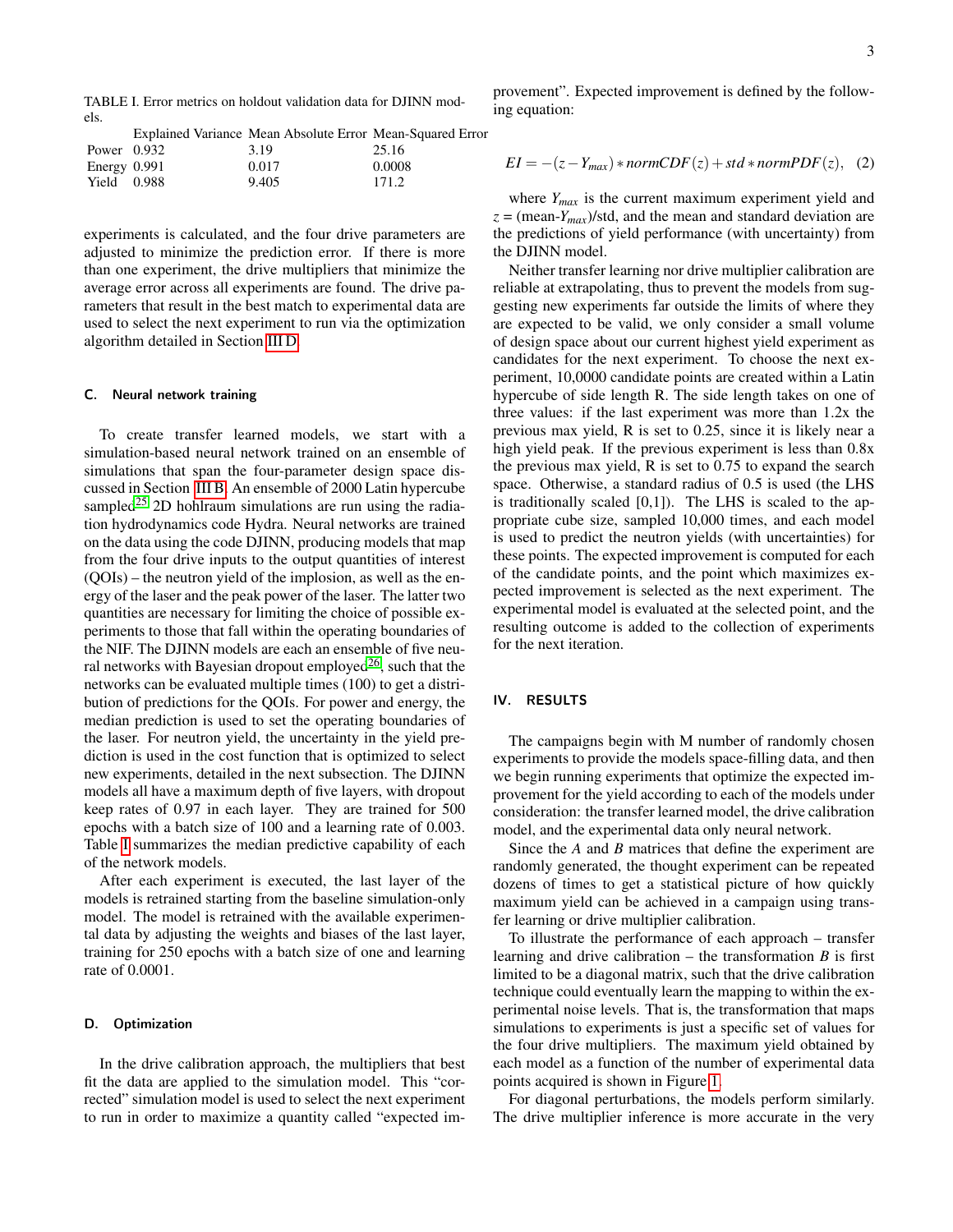

<span id="page-3-0"></span>FIG. 1. The maximum observed yield, normalized by the true maximum achievable yield, as a function of the number of experiments, or shots, executed. In this study, the experimental model is defined by a diagonal matrix *B*. In red is the result of the transfer learned model, in blue is the results of calibrating cone fraction multipliers. The error bounds illustrate the variation in performance as the random matrices are varied. At the low data limit the drive calibration method achieves better performance than the TL model. However, the TL model increases in performance rapidly as data is acquired, ultimately reaching 90% of the peak yield at 20 experiments, where the calibration method learns more slowly, and reaches only around 80% of the peak yield.

low data limit, but is out-performed by transfer learning once more than six experimental data points are available.

A natural question with regard to transfer learning is whether or not the warm-start provided by training on large simulation databases is necessary. To address this question, the next study considers a randomly initialized neural network trained exclusively on the experimental data. In the limit of a large quantity of experimental data, the transfer learning process is unnecessary – a neural network can learn the mapping from inputs to outputs without the initial knowledge gained from the simulation data. However, with too few experiments the neural network is unlikely to learn the mapping without over-fitting to the training data, due to the large number of degrees of freedom in the model and the few data points available. To illustrate the benefits of transfer learning at the low data limit, an experimental data-only neural network is constructed using the DJINN algorithm with a depth of four hidden layers, trained for 500 epochs with a learning rate of 0.004 and a batch size of one. Each model is tested on the more challenging problem of dense random matrices for *B* in Eq. [1.](#page-1-1) The results are illustrated in Figure [2.](#page-3-1)

In the case of the more complex transformation, it takes each method significantly more data to begin converging on an optimized yield. In the very low data limited all methods start at similar yields, but the neural networks outperform drive calibration after five experiments. Drive calibration is unable to learn the complex transformation, and plateaus at around 70% of the true maximum yield. The experimental data only neural network improves the maximum observed



<span id="page-3-1"></span>FIG. 2. The maximum observed yield, normalized by the true maximum achievable yield, as a function of the number of experiments executed. In this study, the experimental model is defined by a dense random matrix *B*. In red is the result of the transfer learned model, in blue is the results of calibrating drive multipliers, and in yellow is neural network trained only on experimental data. The error bounds illustrate the variation in performance as the random matrices defining the experimental model are varied. The transfer learned model consistently learns more efficiently than the other techniques, reaching almost 90% of the true maximum yield after 15 experiments.

yield rapidly in the first few experiments, but plateaus at 85%, possibly due to over-fitting to the experimental data and not accurately predicting the outcome of proposed experiments. The transfer learned model improves the yield after each experiment, reliably reaching 90% of the true maximum yield by 20 experiments.

Finally, we consider the balance of exploration and exploitation in the optimization process with a transfer learned model. The network needs a few initial data points in order to begin learning the "map" of the design space. If the sampling method does not explore enough of the space, the models could get stuck in local optima during optimization. Figure [IV](#page-3-1) illustrates how quickly transfer learning and drive calibration reach maximum yield as a function of the number of space-filling experiments (M) and the number of experiments that are chosen by optimizing expected improvement (N). At around 20 total experiments the transfer learned model has achieved 95% of the maximum achievable yield. There does appear to be a weak dependence on the number of initial shots, with the network requiring fewer iterations to reach 80% of the maximum yield when training on 10 or more space filling designs. However, even with only 2-4 initial experiments, the model does reach 90% of the maximum yield within 20 total shots. In contrast, adjusting drive multipliers plateaus at a maximum of 80% of the true peak yield independent of the number of experiments initially or iteratively chosen. Drive multiplier calibration assumes the simulation "map" of the design space is approximately correct, and only enables you to scale, rotate, or translate the map. If there are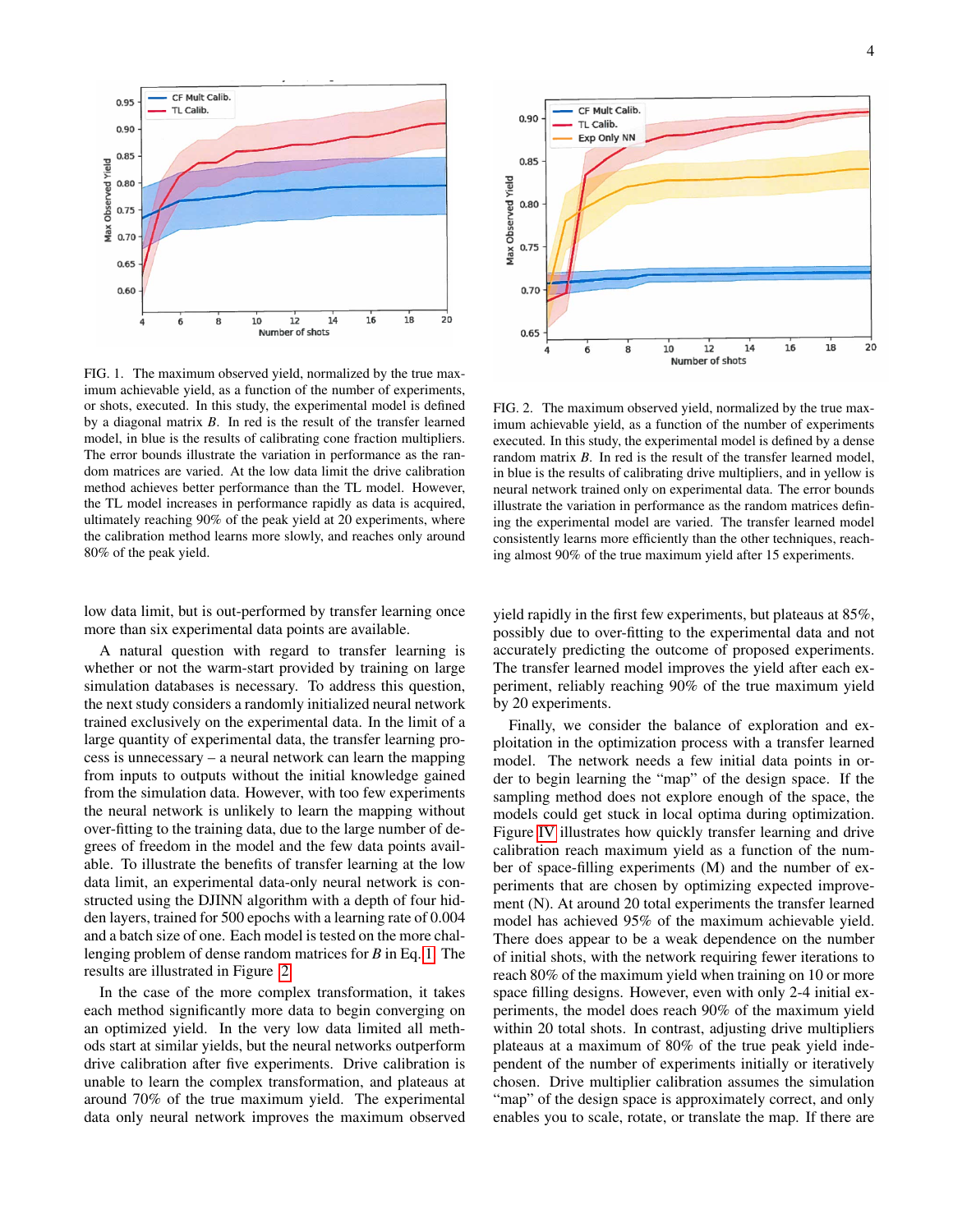5

off diagonal values in A or B, for example, adjustments to the drive will not recover these discrepancies. Transfer learning, however, is a nonlinear calibration technique that can learn complex adjustments to the response surface given adequate experimental data. Transfer learning is a powerful technique for learning discrepancies between simulation and experimental data when the form of the discrepancy is unknown, or suspected to be complex and difficult to parameterize.

## V. CONCLUSIONS

Transfer learning is a promising method for creating predictive models of ICF experiments, and offers a new approach to experimental design for optimizing performance. In this work, we compare a transfer learning driven hypothetical ICF campaign to one in which drive multipliers are calibrated to experimental data. Transfer learning consistently optimizes designs more efficiently than drive multiplier calibration, often finding yield within 10% of the maximum achievable yield in the design space in fewer than 20 experiments. Drive calibration, on the other hand, does not always find optimal designs due to its inability to model nonlinear discrepancies between the simulation predictions and experimental reality. This technique is limited to modest dimensional design spaces due to the expense of generating enough simulations on which to train a neural network, however this approach to experimental design could be adapted to use more flexible transfer learning methods<sup>[2](#page-4-1)</sup> to search broad design spaces with experimentally informed models.

# ACKNOWLEDGMENTS

This work was performed under the auspices of the U.S. Department of Energy by Lawrence Livermore National Laboratory under Contract DE-AC52-07NA27344. Released as LLNL-JRNL-834445. This document was prepared as an account of work sponsored by an agency of the United States government. Neither the United States government nor Lawrence Livermore National Security, LLC, nor any of their employees makes any warranty, expressed or implied, or assumes any legal liability or responsibility for the accuracy, completeness, or usefulness of any information, apparatus, product, or process disclosed, or represents that its use would not infringe privately owned rights. Reference herein to any specific commercial product, process, or service by trade name, trademark, manufacturer, or otherwise does not necessarily constitute or imply its endorsement, recommendation, or favoring by the United States government or Lawrence Livermore National Security, LLC. The views and opinions of authors expressed herein do not necessarily state or reflect those of the United States government or Lawrence Livermore National Security, LLC, and shall not be used for advertising or product endorsement purposes. Data subject to third party restrictions.

- <span id="page-4-0"></span><sup>1</sup>K. D. Humbird, J. L. Peterson, B. Spears, and R. McClarren, "Transfer learning to model inertial confinement fusion experiments," IEEE Transactions on Plasma Science 48, 61–70 (2019).
- <span id="page-4-1"></span> ${}^{2}$ K. D. Humbird, J. L. Peterson, J. Salmonson, and B. K. Spears, "Cognitive simulation models for inertial confinement fusion: Combining simulation and experimental data," Physics of Plasmas 28, 042709 (2021).
- <span id="page-4-2"></span><sup>3</sup>B. Kustowski, J. A. Gaffney, B. K. Spears, G. J. Anderson, J. J. Thiagarajan, and R. Anirudh, "Transfer learning as a tool for reducing simulation bias: Application to inertial confinement fusion," IEEE Transactions on Plasma Science 48, 46–53 (2019).
- <span id="page-4-3"></span><sup>4</sup>E. Baltz, E. Trask, M. Binderbauer, M. Dikovsky, H. Gota, R. Mendoza, J. Platt, and P. Riley, "Achievement of sustained net plasma heating in a fusion experiment with the optometrist algorithm," Scientific reports 7, 6425 (2017).
- <span id="page-4-4"></span><sup>5</sup>V. Gopalaswamy, R. Betti, J. Knauer, N. Luciani, D. Patel, K. Woo, A. Bose, I. Igumenshchev, E. Campbell, K. Anderson, *et al.*, "Tripled yield in direct-drive laser fusion through statistical modelling," Nature 565, 581 (2019).
- <span id="page-4-5"></span><sup>6</sup>J. Kates-Harbeck, A. Svyatkovskiy, and W. Tang, "Predicting disruptive instabilities in controlled fusion plasmas through deep learning," Nature 568, 526–531 (2019).
- <sup>7</sup>K. J. Montes, C. Rea, R. Granetz, R. A. Tinguely, N. Eidietis, O. Meneghini, D. Chen, B. Shen, B. Xiao, K. Erickson, *et al.*, "Machine learning for disruption warnings on alcator c-mod, diii-d, and east," Nuclear Fusion 59, 096015 (2019).
- <span id="page-4-6"></span><sup>8</sup>C. Rea, K. Montes, K. Erickson, R. Granetz, and R. Tinguely, "A real-time machine learning-based disruption predictor in diii-d," Nuclear Fusion 59, 096016 (2019).
- <span id="page-4-7"></span><sup>9</sup>J. A. Gaffney, "Making ICF Models More Predictive: Combining Simulations, Experiments and Expert Knowledge using Machine Learning and Bayesian Statistics," (2018).
- <span id="page-4-8"></span><sup>10</sup>J. Lindl, *Inertial Confinement Fusion: The Quest for Ignition and Energy Gain Using Indirect Drive* (AIP-Press, College Park, MD, 1998).
- <span id="page-4-9"></span><sup>11</sup>S. Atzeni, *The Physics of Inertial Fusion* (Oxford University Press, Oxford, UK, 2009).
- <span id="page-4-10"></span><sup>12</sup>S. Hoo-Chang, H. R. Roth, M. Gao, L. Lu, Z. Xu, I. Nogues, J. Yao, D. Mollura, and R. M. Summers, "Deep convolutional neural networks for computer-aided detection: CNN architectures, dataset characteristics and transfer learning," IEEE transactions on medical imaging 35, 1285 (2016).
- <sup>13</sup>J. Yosinski, J. Clune, Y. Bengio, and H. Lipson, "How transferable are features in deep neural networks?" in *Advances in neural information processing systems* (2014) pp. 3320–3328.
- <span id="page-4-11"></span><sup>14</sup>M. Oquab, L. Bottou, I. Laptev, and J. Sivic, "Learning and transferring mid-level image representations using convolutional neural networks," in *Proceedings of the IEEE conference on computer vision and pattern recognition* (2014) pp. 1717–1724.
- <span id="page-4-12"></span><sup>15</sup>J. Lindl, O. Landen, J. Edwards, E. Moses, and N. team, "Review of the national ignition campaign 2009-2012," Physics of Plasmas 21, 020501 (2014).
- <span id="page-4-13"></span><sup>16</sup>M. Marinak, G. Kerbel, N. Gentile, O. Jones, D. Munro, S. Pollaine, T. Dittrich, and S. Haan, "Three-dimensional HYDRA simulations of national ignition facility targets," Physics of Plasmas 8[, 2275–2280 \(2001\).](http://dx.doi.org/http://dx.doi.org/10.1063/1.1356740)
- <span id="page-4-14"></span><sup>17</sup>K. D. Humbird, J. L. Peterson, and R. G. Mcclarren, "Deep neural network initialization with decision trees," IEEE Transactions on Neural Networks and Learning Systems 30, 1286–1295 (2019).
- <span id="page-4-15"></span><sup>18</sup>L. B. Hopkins, S. LePape, L. Divol, A. Pak, E. Dewald, D. Ho, N. Meezan, S. Bhandarkar, L. Benedetti, T. Bunn, *et al.*, "Toward a burning plasma state using diamond ablator inertially confined fusion (icf) implosions on the national ignition facility (nif)," Plasma Physics and Controlled Fusion 61, 014023 (2018).
- <span id="page-4-16"></span><sup>19</sup>S. Le Pape, L. B. Hopkins, L. Divol, A. Pak, E. Dewald, S. Bhandarkar, L. Bennedetti, T. Bunn, J. Biener, J. Crippen, *et al.*, "Fusion energy output greater than the kinetic energy of an imploding shell at the national ignition facility," Physical Review Letters 120, 245003 (2018).
- <span id="page-4-17"></span><sup>20</sup>S. Haan, P. Amendt, T. Dittrich, B. Hammel, S. Hatchett, M. Herrmann, O. Hurricane, O. Jones, J. Lindl, M. Marinak, *et al.*, "Design and simulations of indirect drive ignition targets for NIF," Nuclear fusion 44, S171 (2004).
- <span id="page-4-18"></span> $21$ G. Miller, E. Moses, and C. Wuest, "The national ignition facility: enabling fusion ignition for the 21st century," Nuclear Fusion 44 (2004).